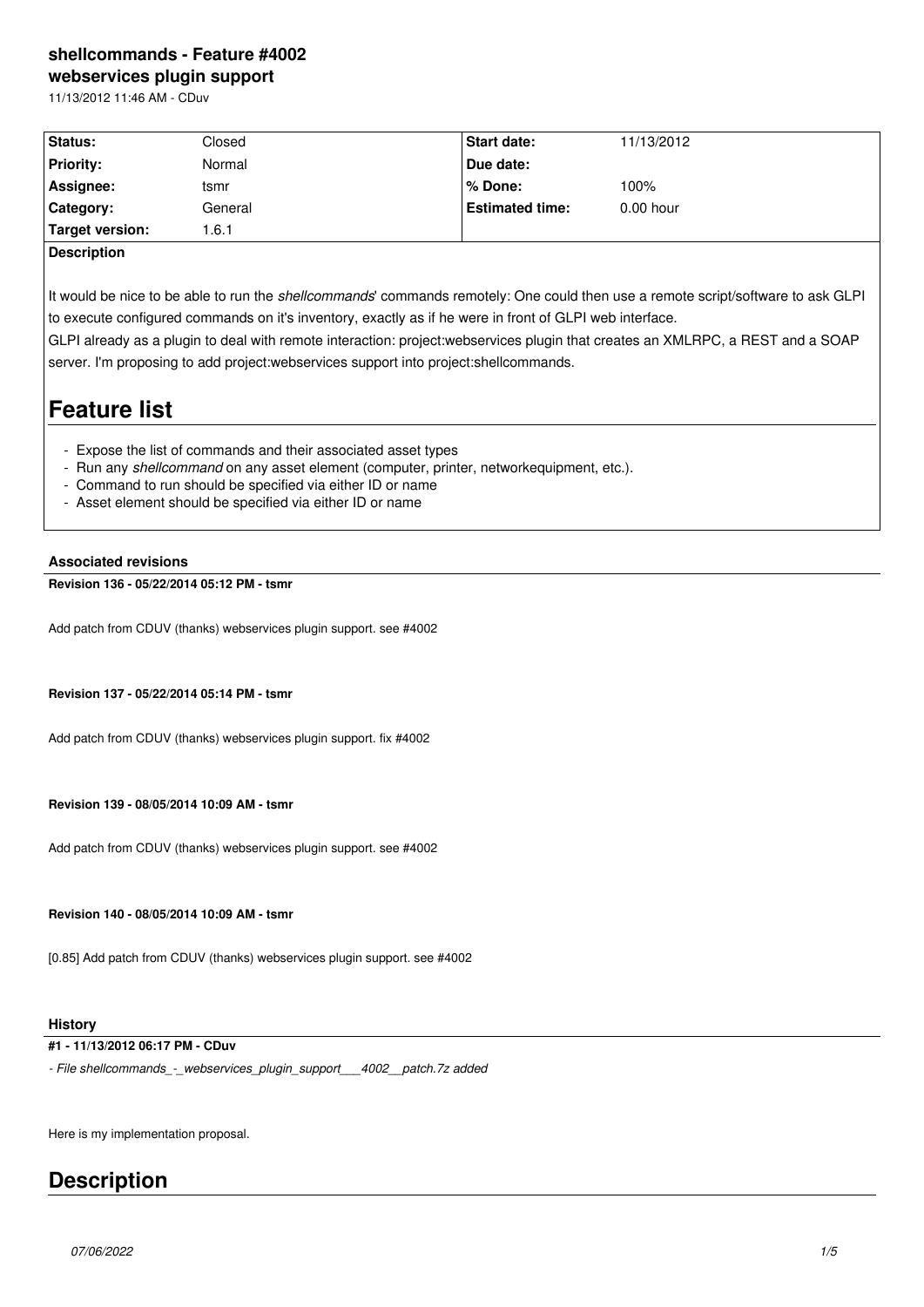- Plugin setup's method plugin\_init\_shellcommands() adds a plugin hook for plugin *webservices* named *plugin\_shellcommands\_registerMethods*. This hook is implemented by plugin\_shellcommands\_registerMethods() method which declares the two following *webservices* methods (methods that can be called remotely):

 - shellcommands.list: Implements the feature of listing every *shellcommands* available (done by PluginShellcommandsWebservice::methodList()) - shellcommands.run: Implements the feature of running a given *shellcommand* on a given target from the inventory (done by

PluginShellcommandsWebservice::methodRun())

# **Code evolution done for implemenation**

 - For easinessI've created a class constant PluginShellcommandsShellcommand\_Item::WOL\_COMMAND\_NAME containing the name of the special built in Wake on LAN *shellcommand*.

- I've moved the command execution algorithm from PluginShellcommandsShellcommand Item::lauchCommand() to the new methods:
	- PluginShellcommandsShellcommand\_Item::getCommandLine(): Creates the command line
	- PluginShellcommandsShellcommand\_Item::execCommand(): Actually executes the command
- I've cloned the process of resolving the value of link paramater (eg. *[NAME]*, *[IP]*, etc.) from

PluginShellcommandsShellcommand\_Item::showPluginFromItems() into a new method that only deals with it, without printing any text or HTML code: PluginShellcommandsShellcommand\_Item::resolveLinkOfCommand()

# **Methods documentation**

## **Method shellcommands.list**

https://forge.indepnet.net/svn/webservices/authenticated.pngThis method is only accessible by authenticated users

Lists available *shellcommands*.

## **Method input**

This method accepts an hastable of options:

| Option name | Option description              |
|-------------|---------------------------------|
| help        | Option to get usage information |
|             | (Optional)                      |
|             |                                 |

## **Method return**

This method returns an hashtable of hashtables. Each sub-hashtable corresponds to a *shellcommand*.

Structure of an *shellcommand* hashtable:

| Key name | <b>Value description</b>                                                                     |
|----------|----------------------------------------------------------------------------------------------|
| id       | The ID of the shellcommand                                                                   |
| name     | The name of the shellcommand                                                                 |
| targets  | An hashtable of target types this<br>shellcommand can be run onto<br>(eg. Computer, Printer) |

## **Call example**

(

- \$ php testxmlrpc.php --host=glpi.server.tld --url=plugins/webservices/xmlrpc.php --session=abcdef123456 --method=shellcommands.list
- + Calling 'shellcommands.list' on http://glpi.server.tld/plugins/webservices/xmlrpc.php?session=abcdef123456

```
+ Response: Array
```

```
[0] => Array
      (
        [id] => 5
         [name] => etherwake
        [targets] => Array
\sim (
               [0] => Computer
\overline{\phantom{a}} )
  [1] => Array
      (
        \text{fid} => 6
         [name] => Nslookup IP
         [targets] => Array
\overline{\phantom{a}} [0] => Computer
               [1] => NetworkEquipment
               [2] => Printer
\overline{\phantom{a}} )
```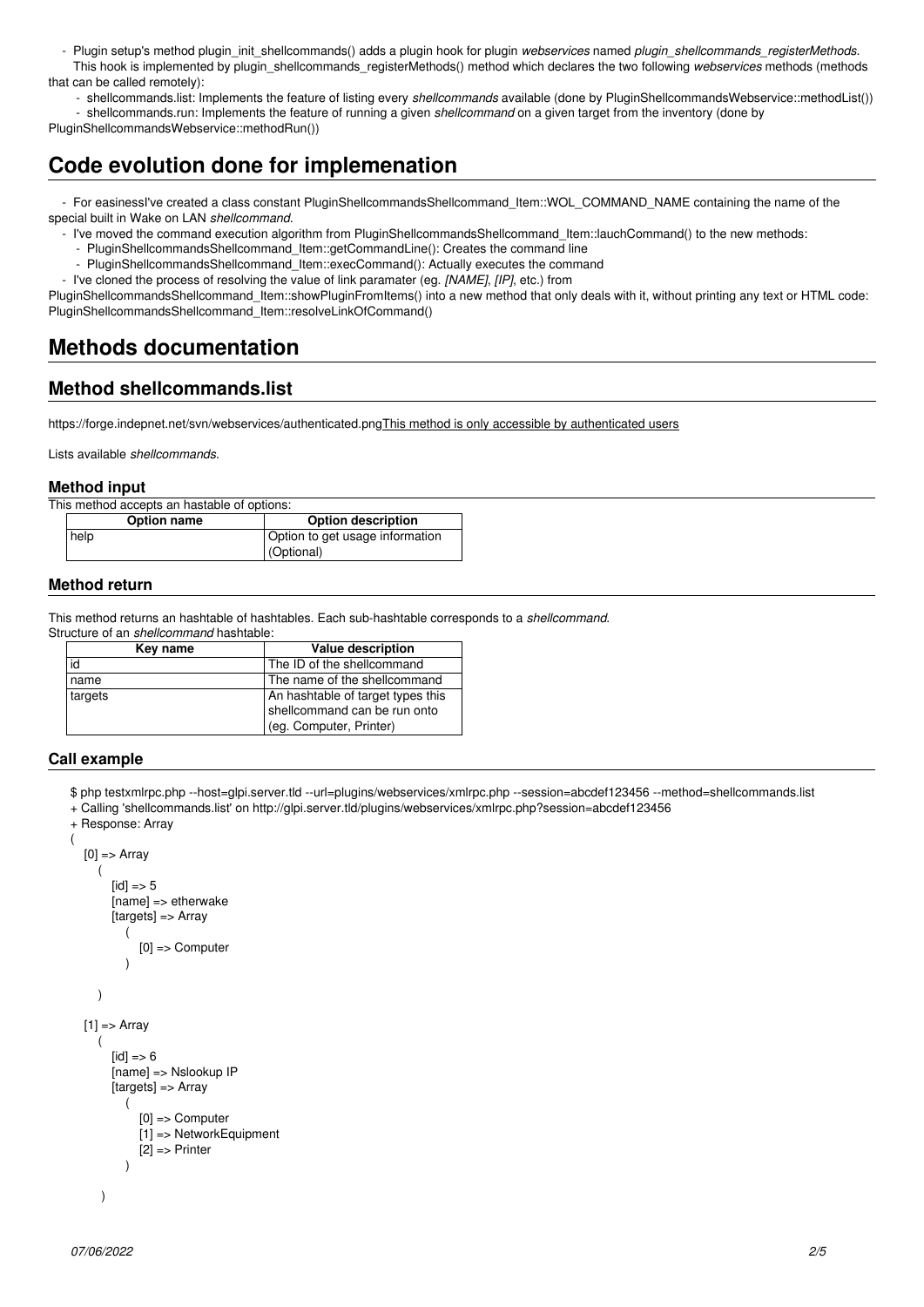```
[2] \Rightarrow Array
     (
       [id] => 4
        [name] => Nslookup NAME
       [targets] => Array
           (
              [0] => Computer
              [1] => NetworkEquipment
          [2] => Printer<br>)
 )
     )
  [3] \Rightarrow Array
     (
       [id] \Rightarrow 1[name] \Rightarrow Ping
       [targets] => Array
           (
              [0] => Computer
              [1] => NetworkEquipment
          [2] => Printer
\overline{\phantom{a}} )
  [4] => Array
     (
       [id] => 2
        [name] => Tracert
       [targets] => Array
           (
 [0] => Computer
 [1] => NetworkEquipment
             [2] \Rightarrow Printer
           )
     )
  [5] \Rightarrow Array
     (
       [id] => 3
       [name] => Wake on Lan
        [targets] => Array
           (
              [0] => Computer
           )
      )
```
## **Method shellcommands.run**

https://forge.indepnet.net/svn/webservices/authenticated.pngThis method is only accessible by authenticated users

Run a given available *shellcommand* on a specified target

## **Method input**

)

This method accepts an hastable of options:

| Option name  | <b>Option description</b>      |
|--------------|--------------------------------|
| command id   | One or more ID of              |
|              | shellcommand(s) to run         |
|              | (incompatible with             |
|              | command name)                  |
| command name | One or more name of            |
|              | shellcommand(s) to run         |
|              | (incompatible with command id) |
| target_type  | Type of the target to run the  |
|              | shellcommand(s) on             |
| target id    | One or more ID of inventory    |
|              | element(s) on which run the    |
|              |                                |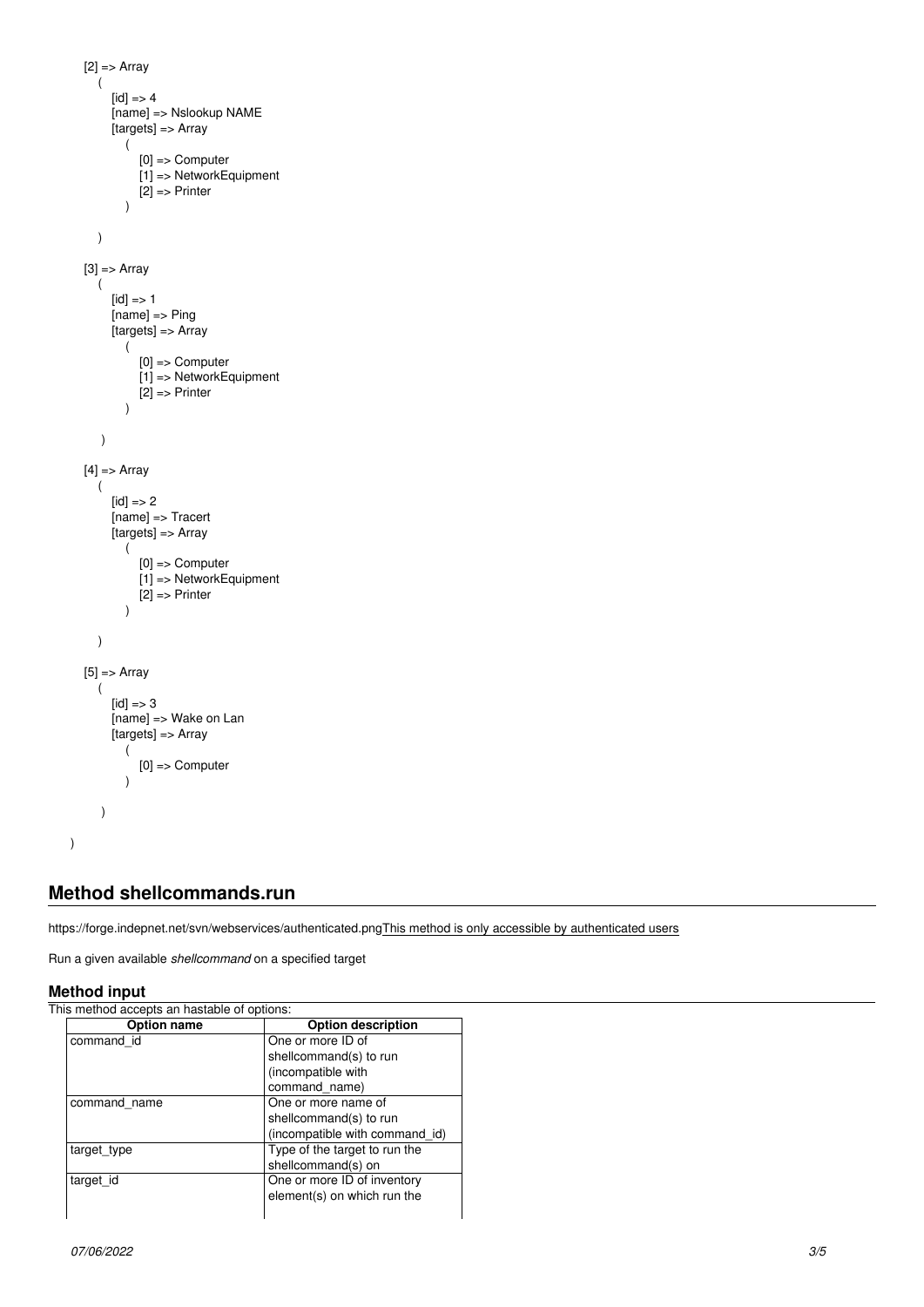|             | shellcommand(s) (incompatible   |
|-------------|---------------------------------|
|             | with target_name)               |
| target_name | One or more name of inventory   |
|             | element(s) on which run the     |
|             | shellcommand(s) (incompatible   |
|             | with target id)                 |
| help        | Option to get usage information |
|             | (Optional)                      |

## **Method return**

This method returns an hashtable given results on the shellcommand execution. Structure of an *shellcommand* hashtable:

| Key name        | <b>Value description</b>       |
|-----------------|--------------------------------|
| callResults     | Raw output of the              |
|                 | shellcommand(s)                |
| invalidCommands | ID or name(s) of unknown       |
|                 | specified shellcommand(s)      |
|                 | (therefore not run)            |
| invalidTargets  | ID or name(s) of unknown       |
|                 | specified inventory element(s) |
|                 | (therefore not impacted)       |

### **Call examples**

Trying to run *shellcommand* named *Nslookup NAME* on Computer named *myfileserver*:

\$ php testxmlrpc.php --host=glpi.server.tld --url=plugins/webservices/xmlrpc.php --session=abcdef123456 --method=shellcommands.run --command\_name="Nslookup NAME" target\_type=Computer target\_name=myfileserver

+ Calling 'shellcommands.run' on http://glpi.server.tld/plugins/webservices/xmlrpc.php?session=abcdef123456

```
+ Response: Array
(
\bigcup_{\text{[callResults] =} 5}^{\infty} Server: 192.168.0.1<br>Address: 192.168.0.1#53
                 192.168.0.1#53Non-authoritative answer:
Name: myfileserver.mycompany.tld
Address: 192.168.0.42
    [invalidCommands] => Array
       (
       )
    [invalidTargets] => Array
\overline{\phantom{a}}\qquad \qquad)
```
Trying to run invalid *shellcommand* of ID -1:

\$ php testxmlrpc.php --host=glpi.server.tld --url=plugins/webservices/xmlrpc.php --session=abcdef123456 --method=shellcommands.run --command\_name=-1 target\_type=Computer target\_name=myfileserver

+ Calling 'shellcommands.run' on http://glpi.server.tld/plugins/webservices/xmlrpc.php?session=abcdef123456

```
+ Response: Array
(
    [callResults] =>
    [invalidCommands] => Array
       (
         [0] => -1
       )
    [invalidTargets] => Array
\overline{\phantom{a}}\qquad \qquad)
```
## **#2 - 03/04/2014 11:48 PM - CDuv**